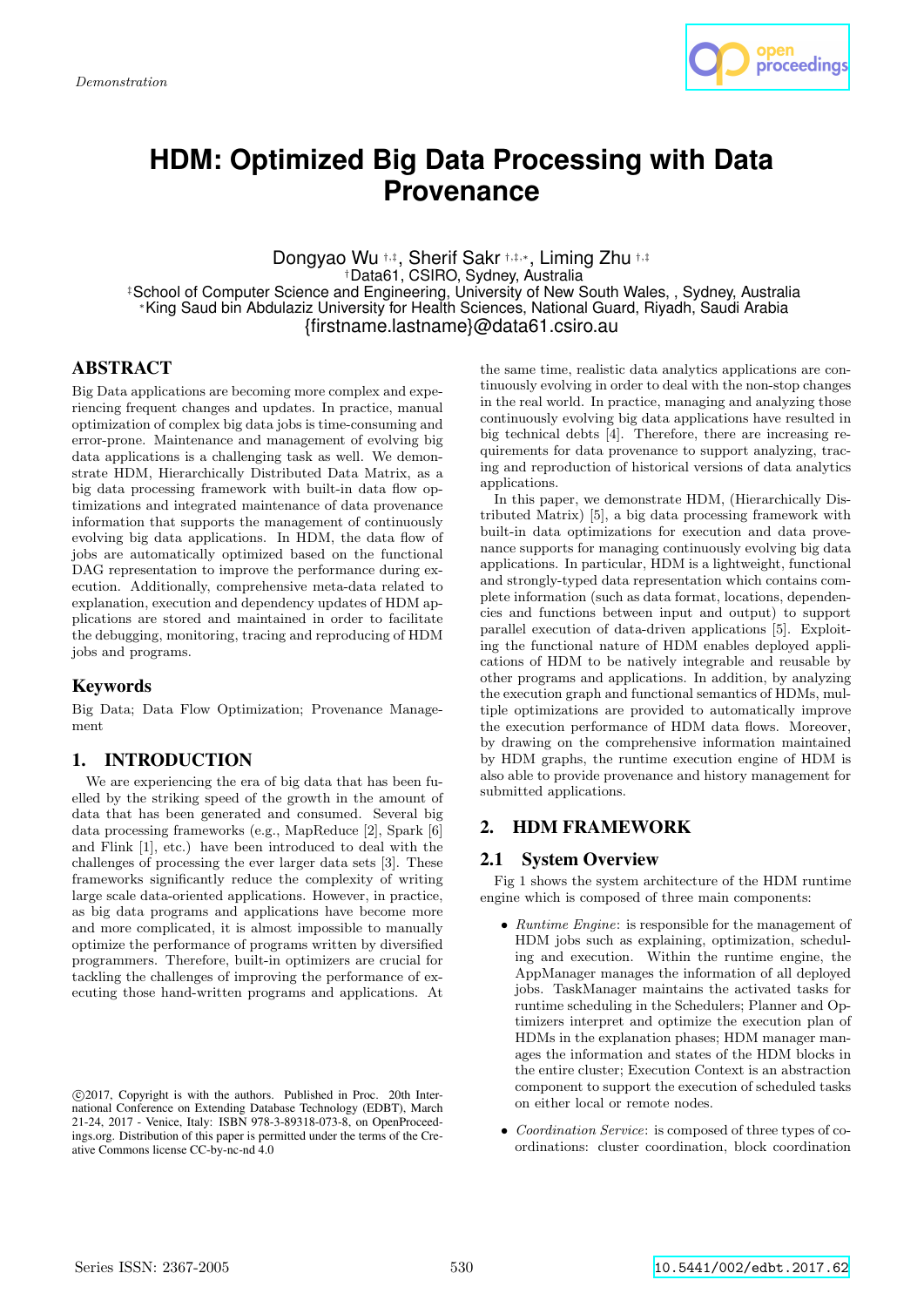|                                       |                       |                          |                               | <b>Messaging Interfaces</b> |  |                                     |  |  |
|---------------------------------------|-----------------------|--------------------------|-------------------------------|-----------------------------|--|-------------------------------------|--|--|
| <b>Coordination</b><br><b>Service</b> | <b>Runtime Engine</b> |                          |                               |                             |  | <b>Provenance</b><br><b>Manager</b> |  |  |
| Executor<br>Coordinator               | <b>App Manager</b>    |                          |                               | <b>Task Manager</b>         |  | Dependency<br>Trace                 |  |  |
| <b>HDM Block</b><br>Coordinator       | Planner               |                          | Optimizer<br><b>Scheduler</b> |                             |  | <b>JobPlanning</b><br><b>Trace</b>  |  |  |
| Cluster<br>Coordinator                | <b>Data Parser</b>    | <b>HDM</b><br>Manager    |                               | Executor<br>Context         |  | <b>Execution</b><br><b>Trace</b>    |  |  |
| <b>Transportation Interface</b>       |                       | <b>Storage Interface</b> |                               |                             |  |                                     |  |  |

Figure 1: System Architecture of HDM Framework.

and executor coordination. They are responsible for the coordination and management of node resources, distributed HDM data blocks and executors on workers, respectively.

• Data Provenance Manager: is responsible to interact with the HDM runtime engine to collect and maintain data provenance information (such as DependencyTrace, JobPlanningTrace and ExecutionTrace) for HDM applications. Those information can be queried and obtained by client programs through messages for the usage of analysis or tracing.

# 2.2 HDM Data Flow Optimization

One key feature of HDM is that, the execution engine contains built-in planners and optimizers to automatically optimize the functional data flow of submitted applications and jobs. During explanation of HDM applications, the data flow are represented as DAGs with functional dependencies among operations. The HDM optimizers traverse through the DAG to reconstruct and modify the operations based on optimization rules to obtain more optimal execution plans. Currently, the optimization rules implemented in the HDM optimizers include: function fusion, local aggregation, operation reordering and data caching for iterative jobs [5].

- Function fusion. During optimization, the HDM planner combines the lined-up non-shuffle operations into one operation with high-order function so that the sequence of operations can be compute within one task rather than separate ones to reduce redundant intermediate results and task scheduling. This rule can be applied recursively on a sequence of fusible operations to form a compact combined operation.
- Local Aggregation. Shuffle operations are very expensive in the execution of data-intensive applications. If a shuffle operation is followed with some aggregations, in some cases, the aggregation or part of the aggregation can be applied before the shuffling stage. During optimization, HDM planer tries to move those aggregation operations forward before the shuffling stage to reduce the amount of data that needs to be transferred during shuffling.
- Operation reordering/reconstruction. Apart from aggregations, there are a group of operations which filter out a subset of the input during execution. Those

1 operations are called pruning operations. The HDM planner attempts to lift the priority of the pruning operations while sinking the priority of shuffle-intensive operations to reduce the data size that needs to be computed and transferred across the network.

• *Data Caching*. For many complicated and pipelined analytics jobs (such as machine learning algorithms), some intermediate results of the job could be reused multiple times by the subsequent operations. Therefore, it is necessary to cache those repetitively used data to avoid redundant computation and communication. In this case, HDM planner counts the reference for the output of each operation in the functional DAG to detect the potential points that intermediate results should be cached for reusing by subsequent operations.

During optimization process, the rule above are applied one by one to reconstruct the HDM DAG and the optimization can last multiple iterations until there is no change in the DAG or it has reached the maximum number of iterations. The HDM optimizer is also designed to be extendable by adding new optimization rules by developers when it is needed.

# 2.3 Data Provenance Supports in HDM

It is normally tedious and complicated to maintain and manage applications that are continuously evolving and being updated. In HDM, drawing on comprehensive metadata information maintained by HDM models, the runtime engine is able to provide data provenance supports including execution tracing, version control and job replay in the dependency and execution history management component.

Basically, the HDM server maintains three types of metadata about each submitted HDM jobs including Execution-Trace, JobPlanningTrace and DependencyTrace.

- DependencyTrace. For every submitted HDM program, the server stores and maintains the dependent libraries required for execution. The dependencies and update history are maintained as a tree structure. Based on this information, users are able to reproduce any version of the submitted applications in the history.
- JobPlanningTrace. The HDM server also stores the explanation and planning traces for every HDM applications. JobPlanningTrace includes the logical plan, optimizations applied and final physical execution plan after being parallelized.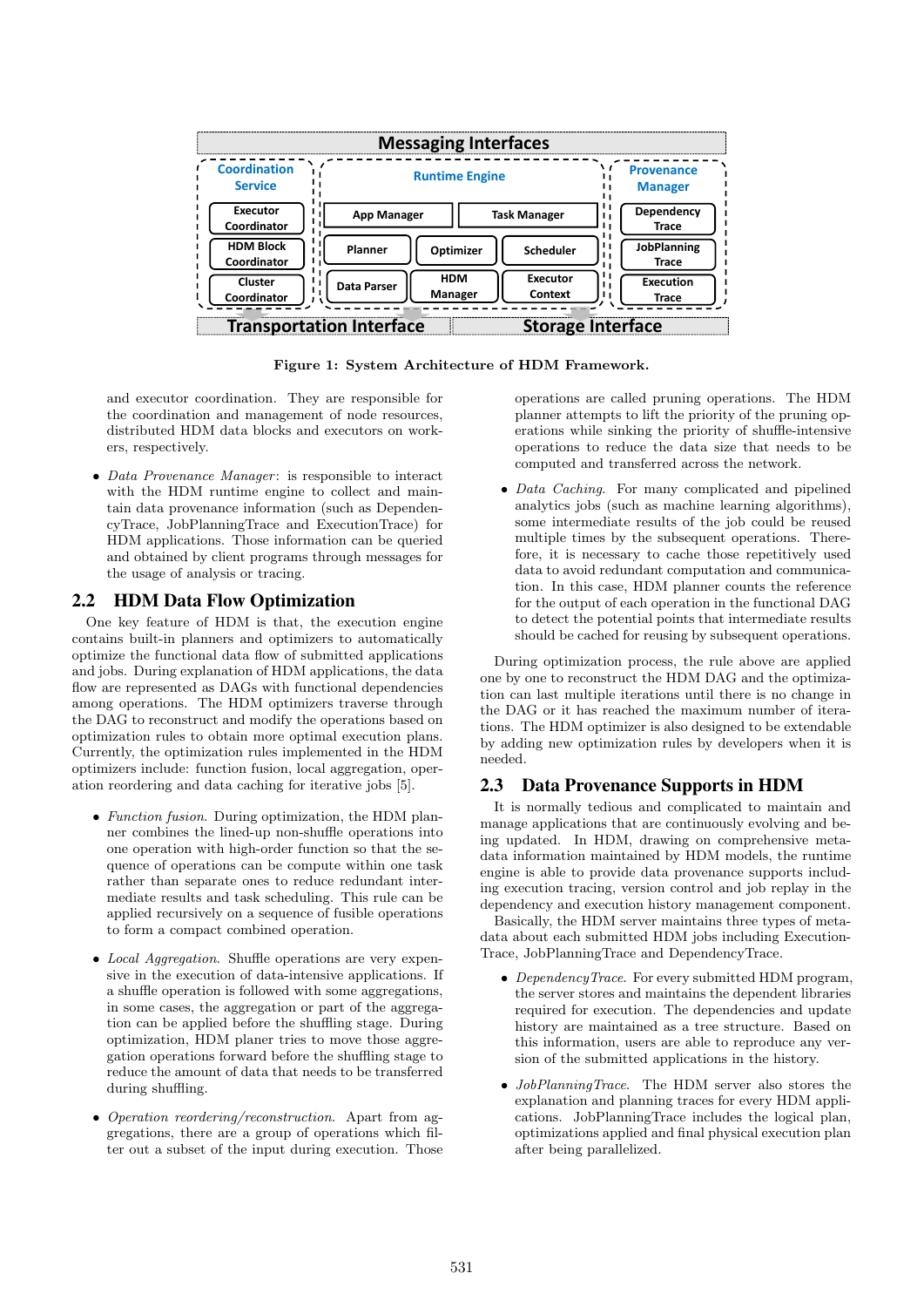

Figure 2: Dataflow Visualization of HDM Applications.

• ExecutionTrace. During execution, the HDM server also maintains all the runtime information (execution location, input/output, timestamps and execution status, etc.) related to each executed task and job. These information are very meaningful to monitor and trace back the process of execution of historical jobs and applications.

Drawing on the three types of information maintained in the HDM server, client-side programs can send messages to query and obtain the history and provenance information, so that users and administrators can profile, debug and apply analysis to the deployed applications throughout their life cycles.

# 3. DEMONSTRATION SCENARIOS

In this demonstration, we will present to the audience the HDM framework<sup>1</sup> from four main aspects: cluster resource monitoring, visualisation data flow optimization, execution history tracing, version-control and dependency management. The demonstration will be conducted on AWS EC2 with one M3.Large instance as the master and 10 nodes M3.XLarge instances as the workers.

To show how HDM optimizes the data flow and provides data provenance support for its applications, we will present an example of Twitter analysis scenario that consists of the following two Tweets analysis programs<sup>2</sup>:

• The first program, presented in Listing 1, looks for the

```
<sup>1</sup>The source code of the HDM framework is available on
https://github.com/dwu-csiro/HDM
```

```
2A demonstration screencast is available on https://youtu.
be/Gsz7z5bQ1zI
```
Tweets that are related to recent election events by checking the hashtag of the input Tweets.

• The second program, presented in Listing 2, finds out the Tweets that are related to two candidates: "Trump" and "Hillary" and count the amount for each of them.

|  |  |  |  | Listing 1: Code Snippet of Finding out Tweets |
|--|--|--|--|-----------------------------------------------|
|  |  |  |  |                                               |

```
val input = HDM (" hdfs ://10.10.0.100:9091/ user / tweets ")
val tweets = input.map{ line =>
           val seq = line . split (" ,")
           Tweet ( seq )
      }
val grouped = tweets.groupBy (t => t.hashTag)
val results = grouped . findByKey (_. contains (" election " ))
```
#### Listing 2: Code Snippet of Hashtag Counting for Interested Tweets

```
val input = HDM (" hdfs ://10.10.0.100:9091/ user / tweets ")
val tweets = input.map{ line =>
           val seq = line.split(",")
           Tweet ( seq )
      }
val grouped = tweets.groupBy (t => t.hashTag)
val trumpN = grouped . findByKey (_ == " Trump " ). count
val hillaryN = grouped . findByKey (_ == " Hillary " ). count
println ( trumpN / hillaryN )
```
Cluster Resource Management. In the first part of the demo, we will show the cluster resource monitor of the HDM manager. The HDM server maintains the resource-related information of all the workers within the cluster. In the HDMConsole, it is able to monitor the resource utilization information (such as CPU, Memory, Network and JVM) for each worker in real time. Therefore, cluster administrator is able to use these information and easily supervise and understand the status of every worker as well as the entire cluster.

Dataflow Optimizations. The second part of the demo shows how the Tweets programs are represented in the HDM DAG and how it is explained, optimized and parallelized by the planner.

- For the first program, the HDM optimizer applies operations reordering to lift the pruning operation find-ByKey to be in front of the shuffle operation groupBy. Then the optimizer applies function fusion rule to combine map and findBy into a single composite operation.
- For the second program, the HDM optimizer applies operation reordering to move the findByKey operation to be in front of groupBy then applies local aggregation count by adding local count in front of groupBy. Lastly, it detects the input tweets that are reused by two operations so that the optimizer can add a cache point after the compute operation that generates the output of tweets.

The HDM server maintains all the related meta-data (such as the creator, original program, logical plan, physical plan, etc.) to all the submitted HDM applications. In the demonstration, the HDM console visualizes the original logical flow, optimized logical flow and parallelized physical graph